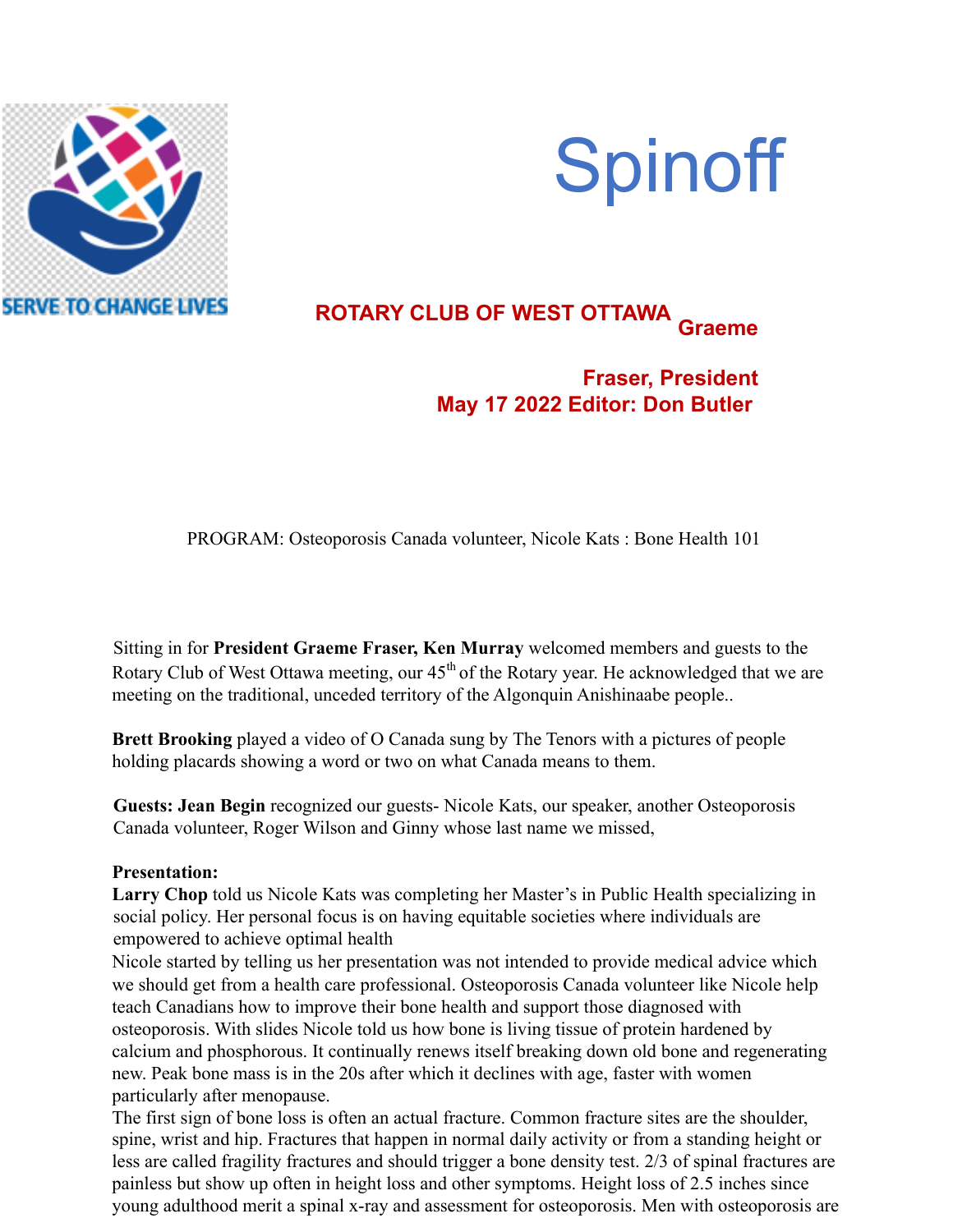under-diagnosed and under-treated. Men suffer  $\frac{1}{4}$  of hip fractures in Canada and are more likely than women to die as a result.

Nutrition: Calcium has important functions in many parts of the body. If there is not enough calcium in the body for these functions the body will take it from the bones. Calcium should be obtained from food first. Calcium cannot be overconsumed in food but it can be in supplements and excess calcium will be stored in soft tissue (a stent placement for your editor was prevented by calcium build up in the target artery). Vitamin D helps calcium absorption and helps prevent osteoporosis. Osteoporosis Canada recommends vitamin D supplements year round. Protein is essential for bone strength and flexibility. Eat enough

Exercise: bone health is helped by exercises involving resistance (eg push ups), balance (walking toe to heel), load bearing (eg weight training) and aerobics. Good posture benefits spine and other bones. Walking is good but not enough by itself.

Nicole finished with a list of online resources. See https://osteoporosis.ca/copn-patient-network/

#### $O&A$

**Baxter Willis:** "steroids also promote bone loss" Strength training best exercise to slow bone loss. Aerobics not enough.'

Nicole: "discuss with doctor balance of benefits of medication against possible bone loss" **Fred Christie** is allergic to skins of some fruits eaten raw. He can eat them cooked and asked what in cooking might affect bone health.

Nicole: cooking spinach makes the calcium more available by reducing the oxalates which would bind to it. She speculated on the parallel with fruit.

**Inna Flyazhenkova** has osteoporosis and found the presentation very interesting, She had heard osteoporosis patients should avoid coffee,

Nicole: Eat a good diet and take exercise and enjoy a little coffee but not to excess. Osteoporosis volunteer: Added that coffee promotes calcium loss in urine. **Bea Osome** had broken her wrist a while back and they had diagnosed osteoporosis. She is being given an injection every 6 months to address her condition. She urged us to get regular bone scans and exercise.

**LarryChop** thanked Nicole Kats and told her we were donating to End Polio to mark her presentation.

**Birthdays** On behalf of the Club Foundation and the members Marcia Armstrong wished Happy Birthday to **Youssuf Mani** who celebrates on the same date as a famous popsinger..

**Foundation Walk Susan Diening** told us she, **Gord Leverton** and **Caroline DeWitt** had joined RC Montreal West and NDG for the walk. They had walked in the community and learned a bit of its history. RCWO had raised \$3500 but were beaten out for the walking stick but were beaten out by RC Cornwall Sunrise which had raised \$5000.

#### **Soc and Rec**

**Larry Chop** invited us to gather for a walk at Mud Lake Wednesday June 1 at 9:00 a,m. Watch for his email.

**Ron Doll** reminded us of the pollinator garden visit Sat June 11 (rain date June 12) at 2:00pm. Get your emails to **Ron** as the limit is 12 people, first come first served . See **Ron's** email.

#### **Rotary Magazine trivia**

**Ken Murray** did a quiz on the May issue as when he was president. We did not shine